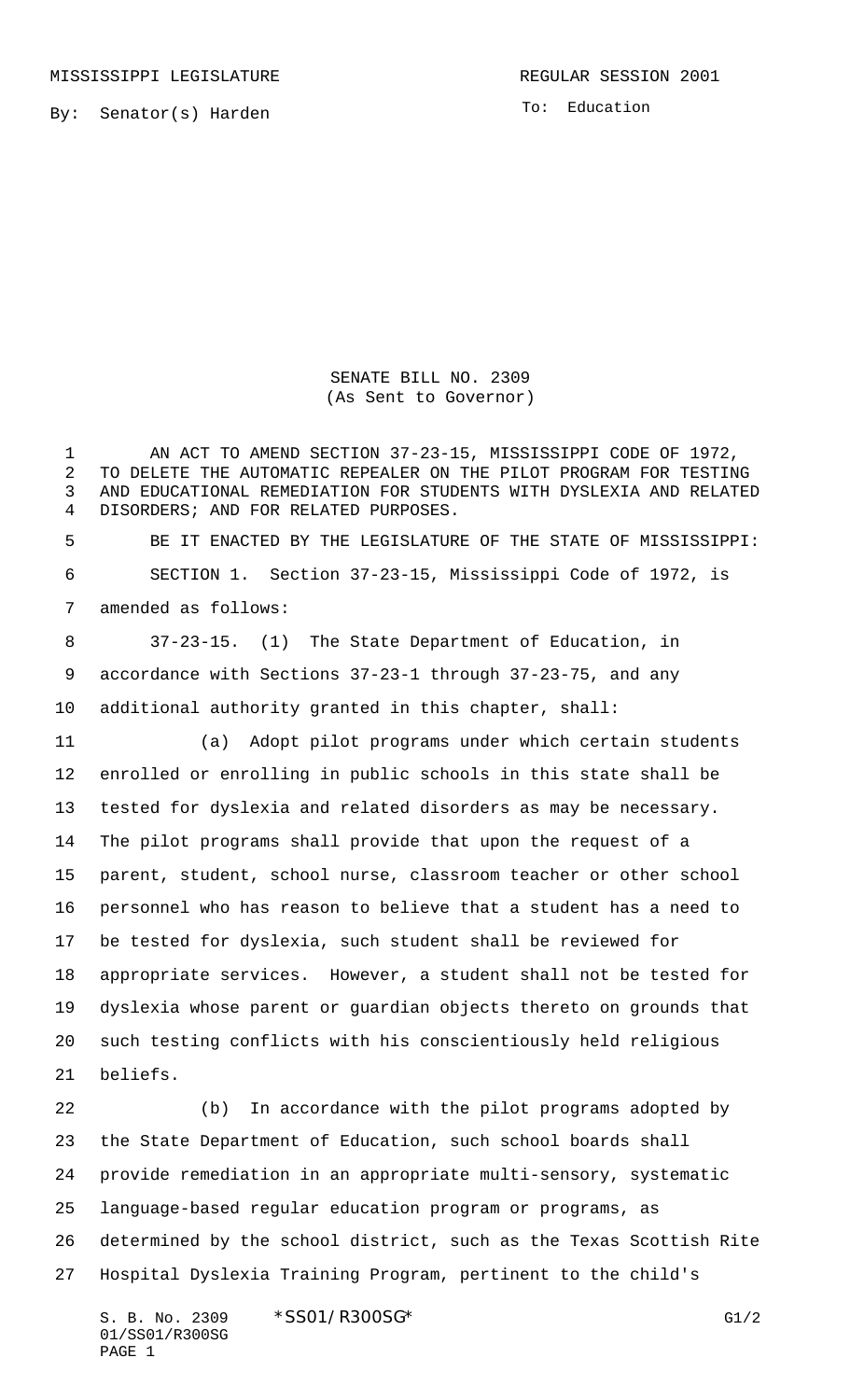physical and educational disorders or the sensory area in need of remediation for those students who do not qualify for special education services.

 (c) The State Department of Education, by not later than January 1, 1997, shall make recommendations to the school boards designated for the pilot programs for the delivery of services to students who are identified as dyslexic.

 (d) For the purposes of this section: (i) "Dyslexia" means a language processing disorder which may be manifested by difficulty processing expressive or receptive, oral or written language despite adequate intelligence, educational exposure and cultural opportunity. Specific manifestations may occur in one or more areas, including difficulty with the alphabet, reading comprehension, writing and spelling.

 (ii) "Related disorders" shall include disorders similar to or related to dyslexia such as developmental auditory imperception, dysphasia, specific developmental dyslexia, developmental dysgraphia and developmental spelling disability.

 (e) Local school districts designated for the pilot programs may utilize any source of funds other than minimum program funds to provide any services under this section.

 (f) Nothing in this section shall be construed to require any school district to implement this section unless the local school board, by resolution spread on its minutes, voluntarily agrees to comply with this section and any regulations promulgated under this section. Any local school board may withdraw from participation in the program authorized under this section by providing written notice of its determination to withdraw to the State Department of Education no later than June 1 of the preceding fiscal year.

S. B. No. 2309 \*SS01/R300SG\* 01/SS01/R300SG PAGE 2